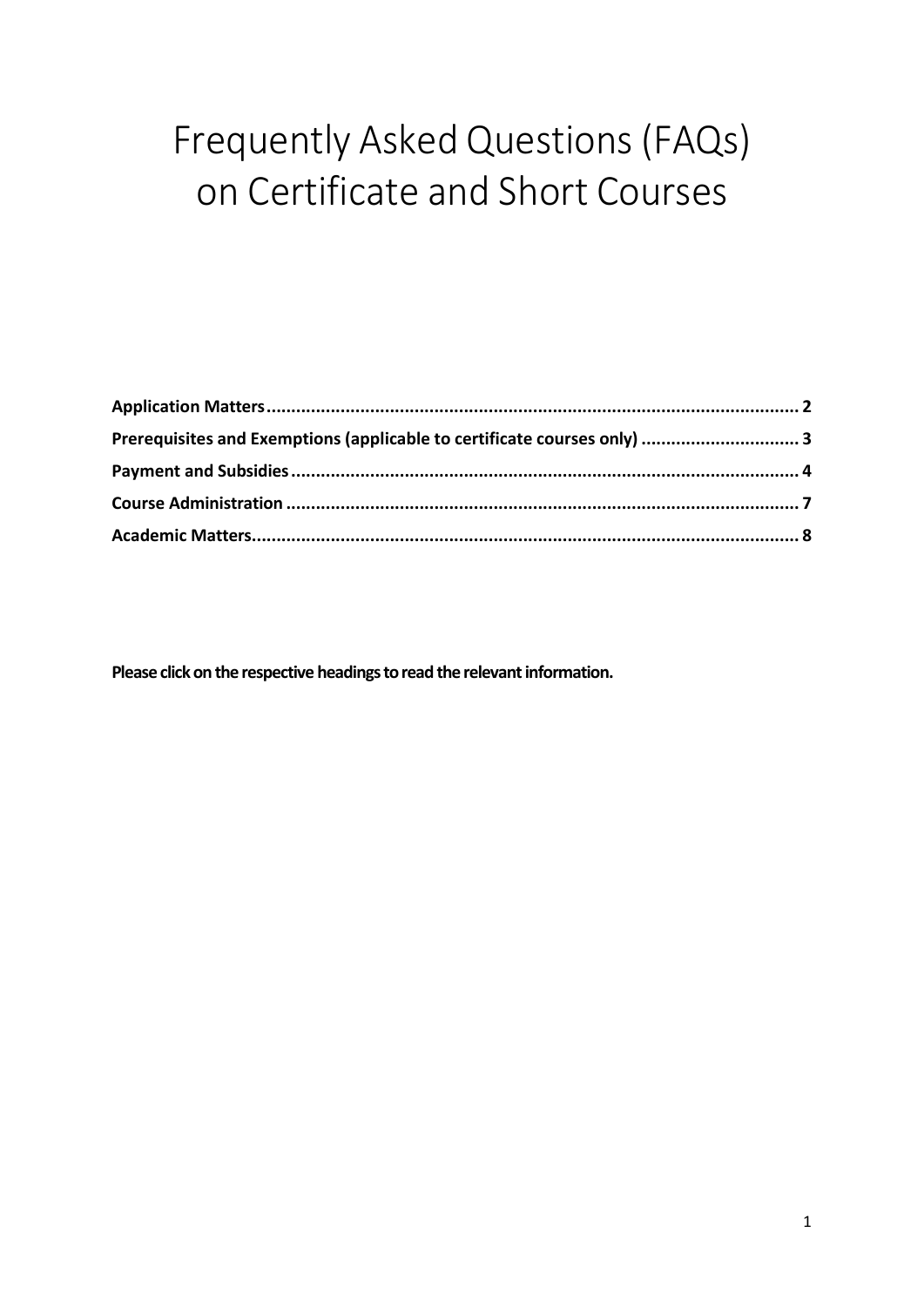# Frequently Asked Questions (FAQs) on Certificate and Short Courses

# <span id="page-1-0"></span>[Application](#page-0-0) Matters

# **Q1: Who can apply for CLE certificate and short courses?**

A1: CLE certificate and short courses are open to adults aged 17 years old and above.

# **Q2: I am interested in taking a course at CLE; however, I cannot find the application and intake details on the website.**

| Course                    | <b>Intake</b> | <b>Estimated month for</b><br>application |
|---------------------------|---------------|-------------------------------------------|
| <b>Certificate Course</b> | January       | November                                  |
|                           | July          | May                                       |
| <b>Short Course</b>       | January       | November                                  |
|                           | March         | February                                  |
|                           | July          | May                                       |
|                           | September     | August                                    |

A2: There are specific intakes in a year for our certificate and short courses.

You can find more details on<https://nafa.edu.sg/courses/part-time> when the courses are open for application.

# **Q3: How can I submit an application for the course?**

A3: You are strongly encouraged to submit your application for the certificate and short courses **online** during the application period. Walk-in applications are strictly by appointment only. Please email us at [lifelongeducation@nafa.edu.sg i](mailto:lifelongeducation@nafa.edu.sg)f you wish to do so.

# **Q4: I have applied for a course and completed the payment. When will I receive a confirmation?**

A4: Your place is confirmed when you receive the course commencement details two weeks before the course commencement date.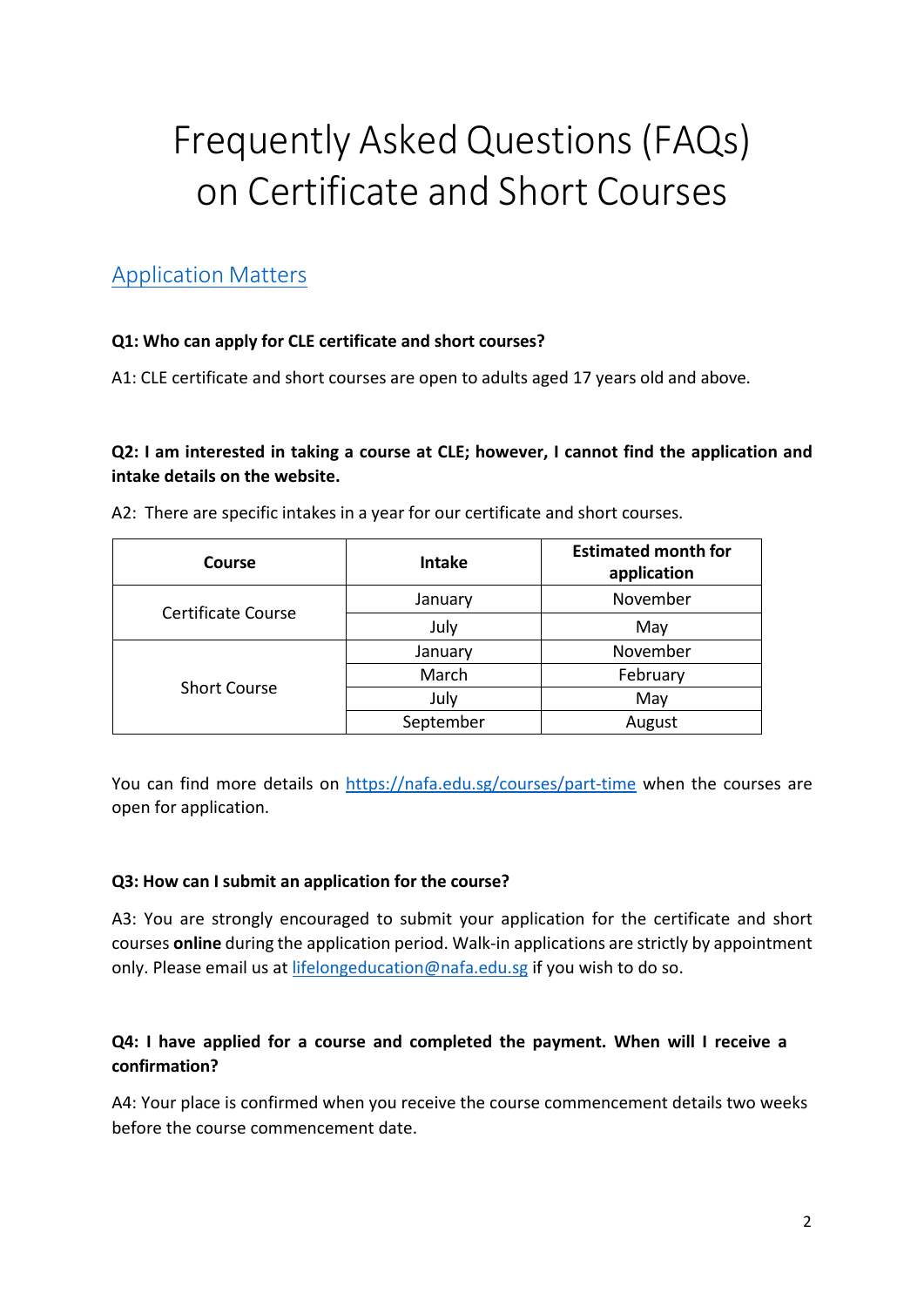# **Q5: The course which I want to apply for is fully enrolled. When can I apply for the course again?**

A5: If you prefer to wait for the next intake, you may email us at [lifelongeducation@nafa.edu.sg t](mailto:lifelongeducation@nafa.edu.sg)o enrol in our mailing list, and we will send you the course details nearer the start of the course application period. You may also visit <https://nafa.edu.sg/courses/part-time> as the course schedules will be published when the application is open.

## **Q6: What happens if my course is cancelled?**

A6: If the class is unable to proceed due to unforeseen circumstances, NAFA will process a full refund of fees, or alternative courses will be offered to you in these circumstances.

## **Q7: Why is there a need to provide a health declaration when I apply for the courses?**

A7: Our courses are mainly skills-based and we wish to identify those who require special attention to explore specific solutions to meet their learning needs.

#### **Q8: What is the difference between certificate courses and short courses?**

A8: Certificate courses have a longer duration and are more detailed compared to short courses. Each certificate course contains two modules and runs for 16 weeks (8 weeks per module). Typically, certificate courses are suitable for individuals wishing to further their professional development. In contrast, short courses (2 weeks to 8 weeks) are ideal for those wishing to learn more about a subject without the pressure of assessment.

# <span id="page-2-0"></span>Prerequisites and [Exemptions\(applicable](#page-0-0) to certificate courses only)

# **Q9: I am interested in your courses, but I am a beginner. Are there any prerequisites to applying for your courses?**

A9: Unless stated in the course description, most of our courses are suitable for beginners without prior knowledge of the subject. For computer-based courses, learners are required to have basic IT knowledge and computer skills. Certificate courses that are offered at the intermediate, advanced and specialist levels have prerequisites.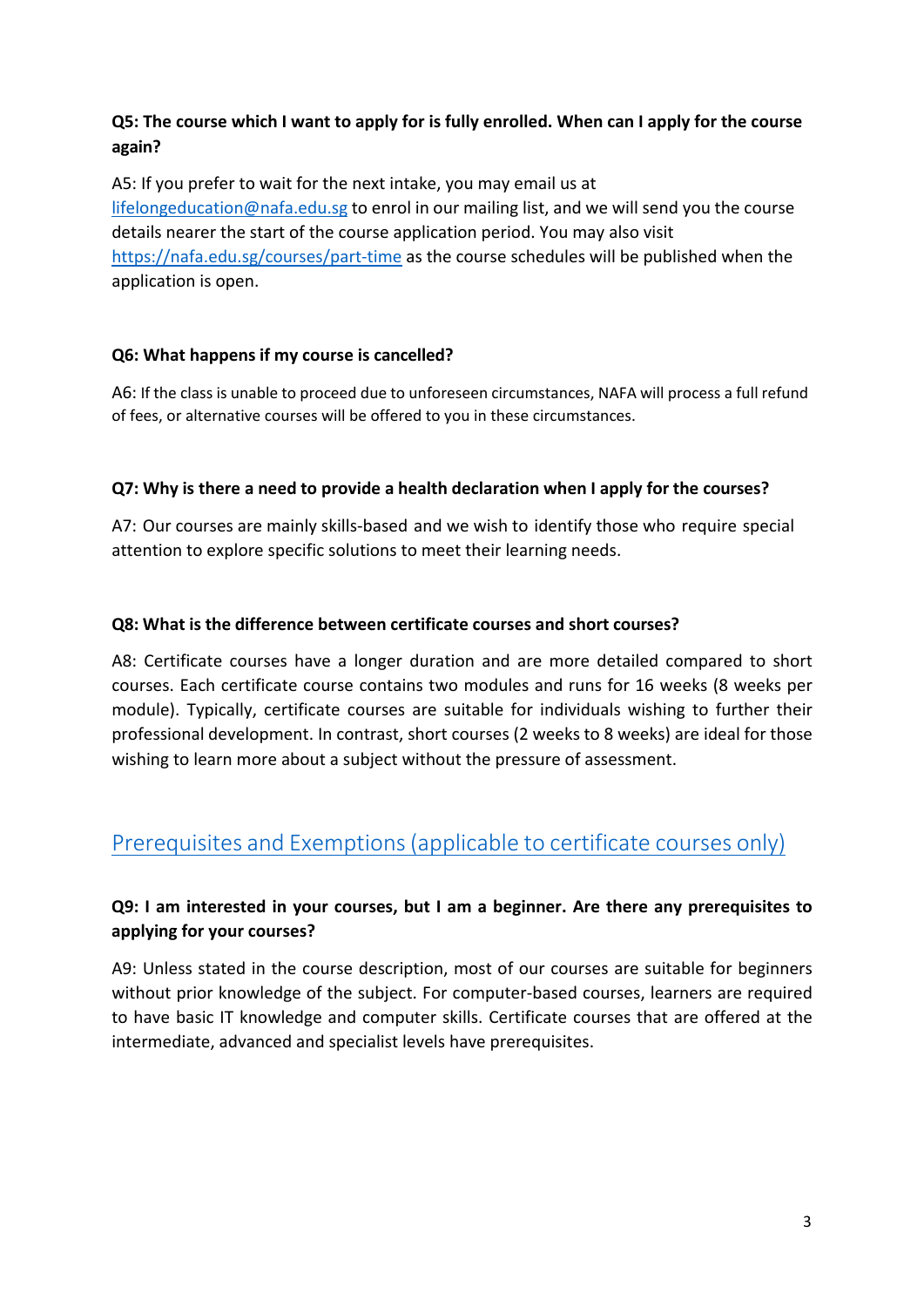# **Q10: I have taken similar courses in the past. Can I be exempted from the basic level and take the intermediate class instead?**

A10: Our intermediate level is catered for learners who have graduated from our basic course as they have learned the requisite skills to progress to the next level. We encourage learners to apply for the basic level.

If you wish to apply for exemption, please email us at [lifelongeducation@nafa.edu.sg,](mailto:lifelongeducation@nafa.edu.sg) and we will send you the application-for-exemption form. You can then submit the completed form with the relevant artwork samples for our trainer's review. The cost of this exemption application is S\$ 107 (inclusive of GST), and it is non-refundable.

#### **Q11: When can I apply for an exemption?**

A11: You can apply for exemption in March (for the July intake) and September (for the January intake).

#### **Q12: Can I apply for an exemption for the short courses?**

**A12:** No. An exemption is not applicable for short courses.

# <span id="page-3-0"></span>Payment and [Subsidies](#page-0-0)

#### **Q13: What are the fees that I am required to pay?**

A13: You are required to make payment for the course fees. There will also be a one-time Application Fee of \$38 for each course sign up. The materials fee is applicable for some courses only.

#### **Q14: When am I required to make payment for the course?**

A14: You are required to make payment upon application to secure a place in the selected course.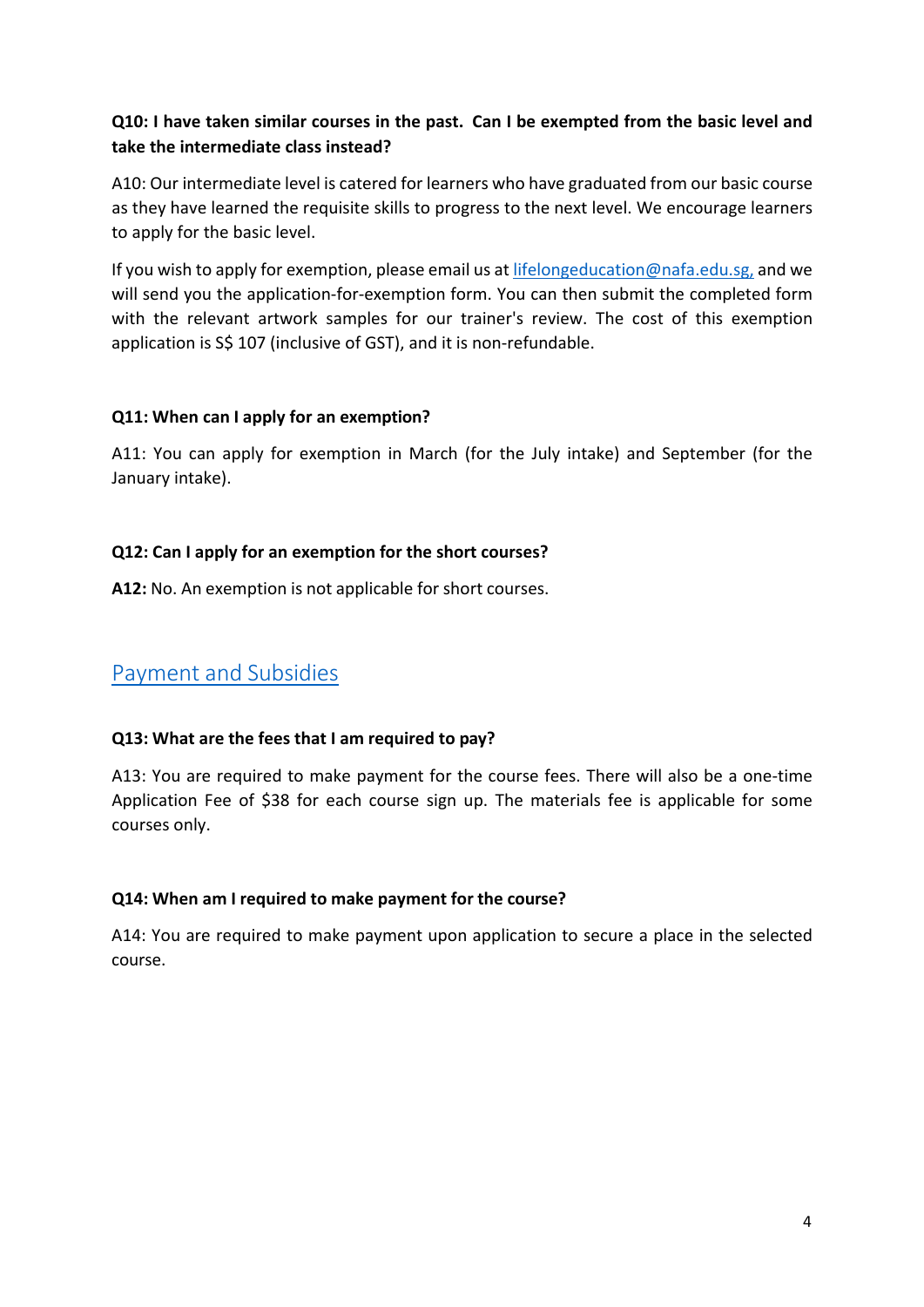#### **Q15: What are the subsidies available for the courses?**

A15: The available subsidies are as follows:

| <b>Types of Subsidies</b>                  | Eligibility                                        |
|--------------------------------------------|----------------------------------------------------|
| <b>SkillsFuture Credit</b>                 | Applicable to Singaporeans, 25 years old and above |
| <b>National Silver Academy</b>             | Applicable to Singaporeans, 50 years old and above |
| <b>Union Training Assistance Programme</b> | Applicable to NTUC Union Members                   |
| (UTAP)                                     |                                                    |

Please visit the weblinks to view more details on the subsidies.

#### **Q16: Do I still need to make any payment if I am using my SkillsFuture credit?**

A16: If you are using SkillsFuture credit to pay the full course fees, you do not need to selfinitiate payment. If you do not have sufficient credits to cover the full course fees, you are required to top up the balance.

#### **Q17: Can I use SkillsFuture credit to pay for the Application fee or materials fee?**

A17: You will not be able to use SkillsFuture credit to pay for the Application fee or materials fee.

#### **Q18: How do I submit SkillsFuture Credit claims?**

A18: An email with the application details will be sent to your email address upon completing the application. Please convert the email into a PDF file and submit it as your supporting document during the SkillsFuture Credit claim submission.

Please visit the SkillsFuture [Credit website a](https://www.myskillsfuture.gov.sg/content/portal/en/index.html)nd log in via your Singpass to submit the claim. You may view [the video](https://www.facebook.com/329706457215943/videos/444499443180552) from SkillsFuture Credit on the steps to submit the claims.

#### **Q19: How do I submit a claim for UTAP?**

A19: You may submit your UTAP claim application via the [U Portal account](https://www.ntuc.org.sg/wps/portal/up2/home/eserviceslanding?id=6bc1ca2c-ce81-4acb-a28f-c0be586e185f) within six months after the course ends. You may need to provide a copy of your course certificate, course invoice and attendance when requested.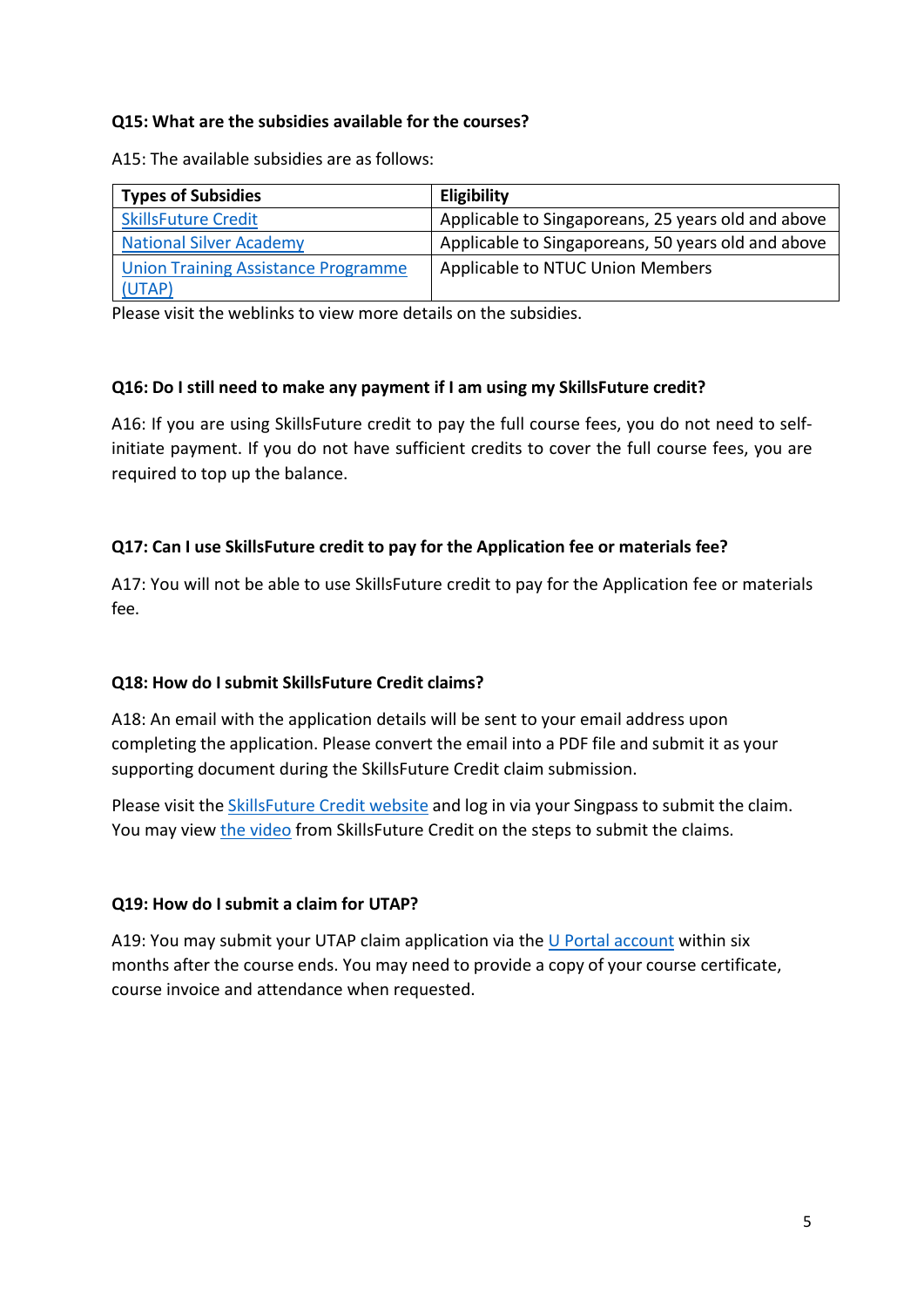#### **Q20: Is it possible for me to use SkillsFuture Credit and UTAP to pay for the course fees?**

A20: Union Training Support Programme (UTAP) is a training benefit for NTUC members to defray their cost of training. An NTUC member enjoys up to 50% \*unfunded course fee support each year.

*\* Unfunded course fee refers to the balance course fee payable after applicable government subsidy. The unfunded course fee must be S\$20.00 and above. This excludes material fees, registration fees, misc. fees etc*

If you have sufficient SkillsFuture credit to pay for the full course fee, you will not be eligible to utilise UTAP as there is no unfunded course fee amount where you need to top up.

#### **Q21: What are the modes of payment for the courses?**

A21: You are strongly encouraged to make the payment online using a credit or debit card (VISA or Mastercard). Alternatively, you can make payment by cash, NETS or cheque at the Finance Cashier located at 80 Bencoolen Street, NAFA Campus 1, Wing B, Level 1, Singapore 189655. The operating hours are Mondays to Fridays, 9.00am to 5.00pm. All cheques should be crossed and made payable to **"Nanyang Academy of Fine Arts"**. Please write your name and contact number(s) at the back of your cheque.

# **Q22: I have difficulty making payment and utilising the relevant subsidies for the courses. What can I do?**

A22: Please contact us at [lifelongeducation@nafa.edu.sg](mailto:lifelongeducation@nafa.edu.sg) or 6512 1388, and we will guide you through the steps.

# **Q23: Are the costs of materials (e.g., paintbrushes and watercolour paper) included in the course fees?**

A23: The costs of materials are not included in the course fees. For certain courses, the material fee is collected upon application asstated on the website. You willreceive a materials list from our trainer via email nearer the commencement date for other courses. You can then purchase the listed materials. Additionally, you may bring along your own materials in the first lesson and consult the trainer on their suitability for use.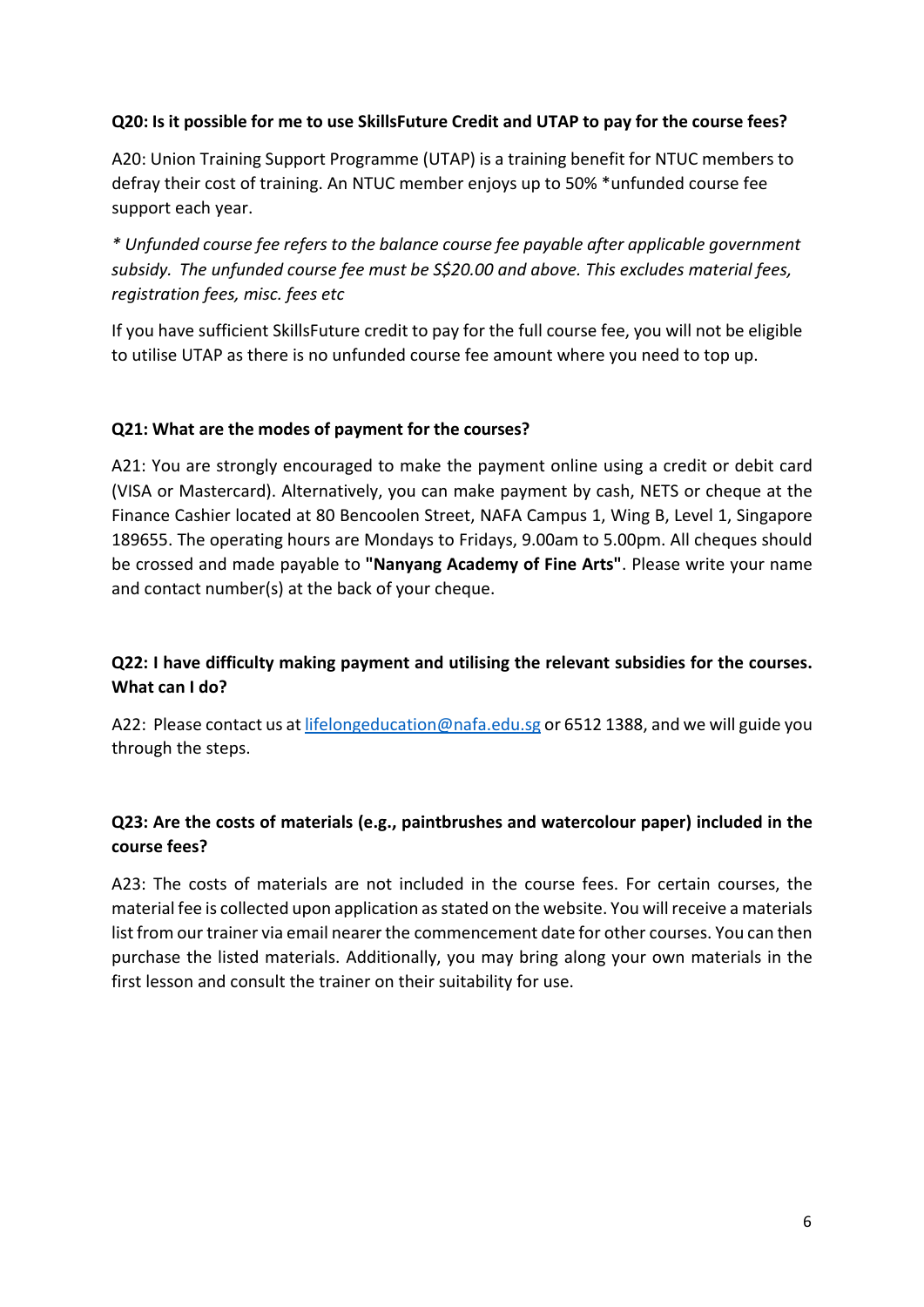# <span id="page-6-0"></span>Course [Administration](#page-0-0)

#### **Q24: How many learners are there in each class?**

A24: Most courses have a limit of 12 learners in each class. Courses held in the computer lab have a limit of 15 to 18 learners in each class.

#### **Q25: Do I need to bring my laptop to the class?**

A25: Courses that involve practical sessions on software will be held in the computer lab. You are not required to bring your laptop to the class. However, please ensure that you have the necessary software installed on your laptop before the class if you do not wish to use the desktop in the computer lab.

# **Q26: I am enrolled in a course that is delivered on campus. Will there be any changes in the course schedule or delivery mode if there is a period of heightened alert?**

A26: Yes, for the safety of all trainers and learners, classes may pivot to the online mode. Please await further instructions from your trainer should this happen. NAFA Centre for Lifelong Education reserves the right to alter the rules and regulations, course contents, class schedule, delivery mode and fee structures without prior notice.

#### **Q27: Which platforms do you use for online learning?**

A27: We use either Microsoft Teams or Zoom for online learning.

#### **Q28: Do you loan any equipment for online learning?**

A28: We do not loan any IT equipment to the learners. For the Applied Arts courses, the software will be provided to the learners.

#### **Q29: If my class falls on a public holiday, will there be a replacement class?**

A29: Yes. A replacement class will be arranged if the lesson falls on a public holiday or if the trainer is unwell. The trainer will arrange the replacement class on an agreeable date and time based on the majority consensus.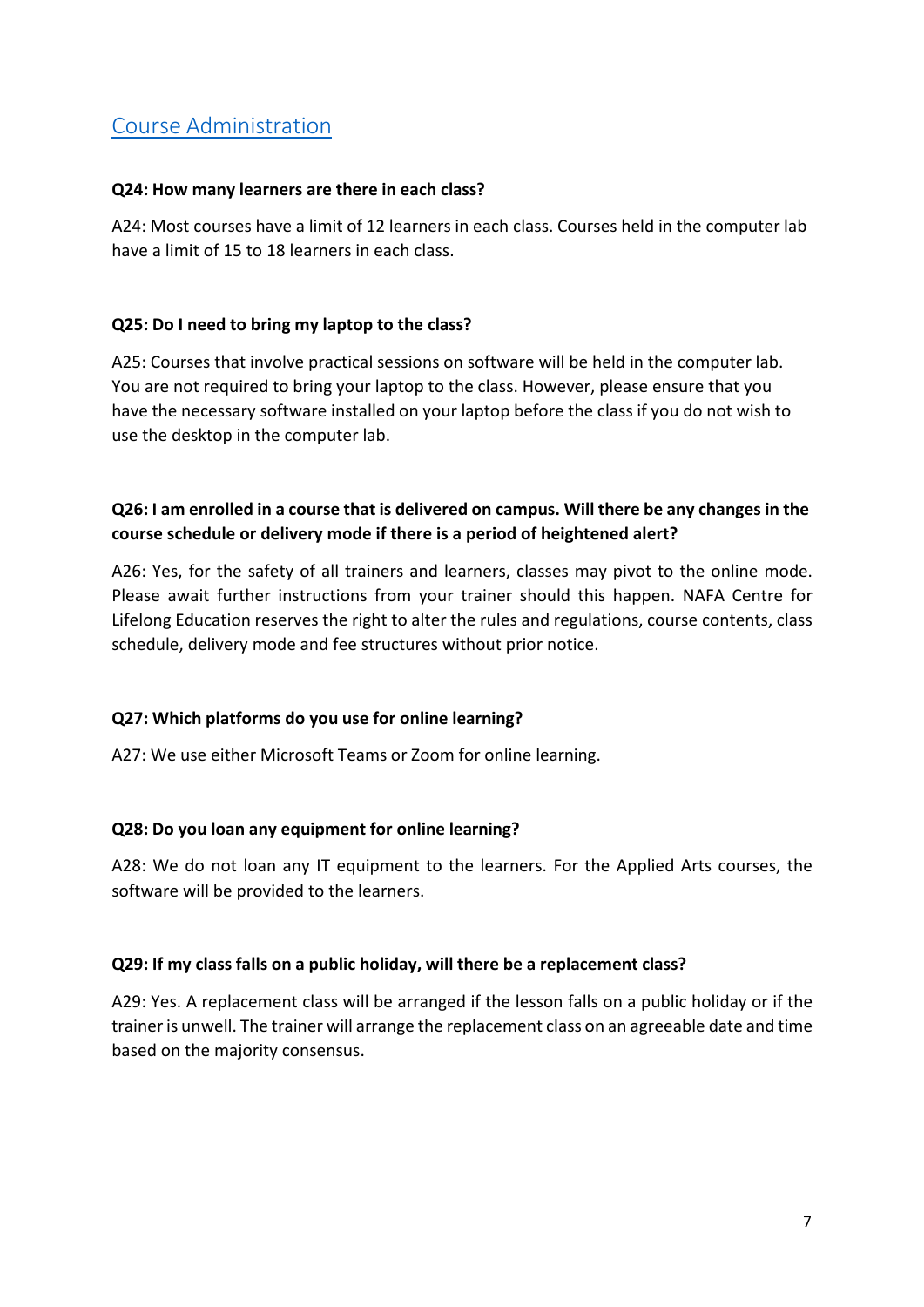#### **Q30: Can I attend another class if I cannot attend my class for a particular week?**

A30: This will not be possible as there are strict enrolment limits per class to adhere to the trainer-learner ratio and safe management measures. There are also no replacement classes for missed lessons by the learner. All CLE learners must fulfil a minimum of 75% attendance for each course/module.

# **Q31: I have applied for the course, but I cannot attend it now. Can I withdraw from the course?**

A31: Withdrawal requests should be made in writing to NAFA's Centre for Lifelong Education at [lifelongeducation@nafa.edu.sg.](mailto:lifelongeducation@nafa.edu.sg)

Withdrawal requests will only be allowed before the course commencement date.

\* Please note that the application fee is non-refundable for all withdrawal requests.

# <span id="page-7-0"></span>[Academic](#page-0-0) Matters

#### **Q32: Who are your trainers for the courses?**

A32: Our trainers are all suitably qualified and experienced to teach the courses. Many of them are NAFA alumni and teach in the diploma and degree programmesin NAFA and Centre for Lifelong Education.